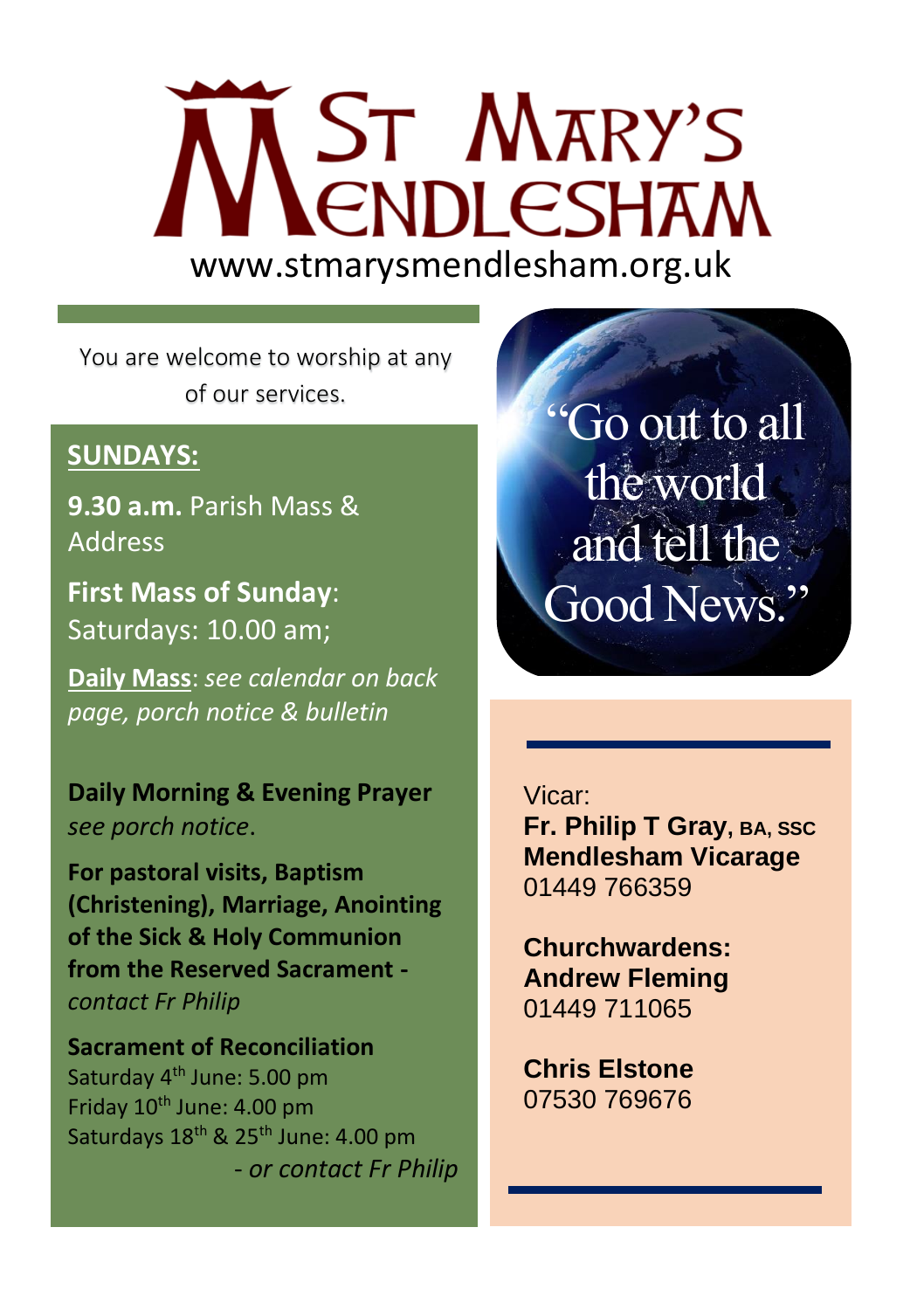# WHAT'S ON THIS MONTH

**Sunday worship also LIVESTREAMED every week at 9.30.** Visit **<https://www.facebook.com/stmarysmendlesham/>**

| 3rd June              | Platinum Jubilee Community Celebration in South             |
|-----------------------|-------------------------------------------------------------|
|                       | Churchyard: 12.30 - 5.00. music, beer tent with draught     |
|                       | Elizabeth Ale, wine, soft drinks, afternoon teas, hot dogs, |
|                       | ice cream, children's activities. Church open               |
| 4 <sup>th</sup> June  | 10.00 am: First Mass of Sunday                              |
| 5 <sup>th</sup> June  | <b>PENTECOST 9.30: Parish Mass</b>                          |
|                       | 5.00 pm: HM Queen Elizabeth Platinum Jubilee                |
|                       | Thanksgiving Service - ALL WELCOME                          |
| 7 <sup>th</sup> June  | 9.30: Mass (said); 10.30 -12.30: Coffee & cake in church    |
| 9 <sup>th</sup> June  | 7.30 pm Mass. 8.00 pm - 8.45pm: Silent prayer in front of   |
|                       | the Blessed Sacrament for the peace of the world            |
| 11 <sup>th</sup> June | 10.00 am: First Mass of Sunday                              |
|                       | Tour of Round Towered churches - see poster in church       |
| 12 <sup>th</sup> June | 9.30: Parish Mass                                           |
|                       | 11.30: PCC meeting & shared lunch in church                 |
| 13 <sup>th</sup> June | 2.30 pm: Mass (monthly healing service)                     |
| 14 <sup>th</sup> June | 9.30: Requiem Mass - June anniversaries                     |
|                       | 10.30 -12.30: Coffee & cake in church                       |
| 19 <sup>th</sup> June | <b>CORPUS CHRISTI</b>                                       |
|                       | 9.30: Parish Mass & Procession of the Blessed Sacrament     |
| 20 <sup>th</sup> June | 9.30: Mass                                                  |
|                       | 7.30 pm: Archdeacon's Visitation at Barham, when            |
|                       | Andrew & Chris will be readmitted as churchwardens          |
| $21^{st}$ June        | 9.30: Mass (said); 10.30 -12.30: Coffee & cake in church    |
| 28 <sup>th</sup> June | 9.30: Mass (said); 10.30 -12.30: Coffee & cake in church    |
| 30 <sup>th</sup> June | 9.30: Mass. 7.30 pm: Deanery Synod TBC                      |

### FROM THE PARISH REGISTERS

**Holy Burial**

**29th April: Joan Hannah Hill,** aged 96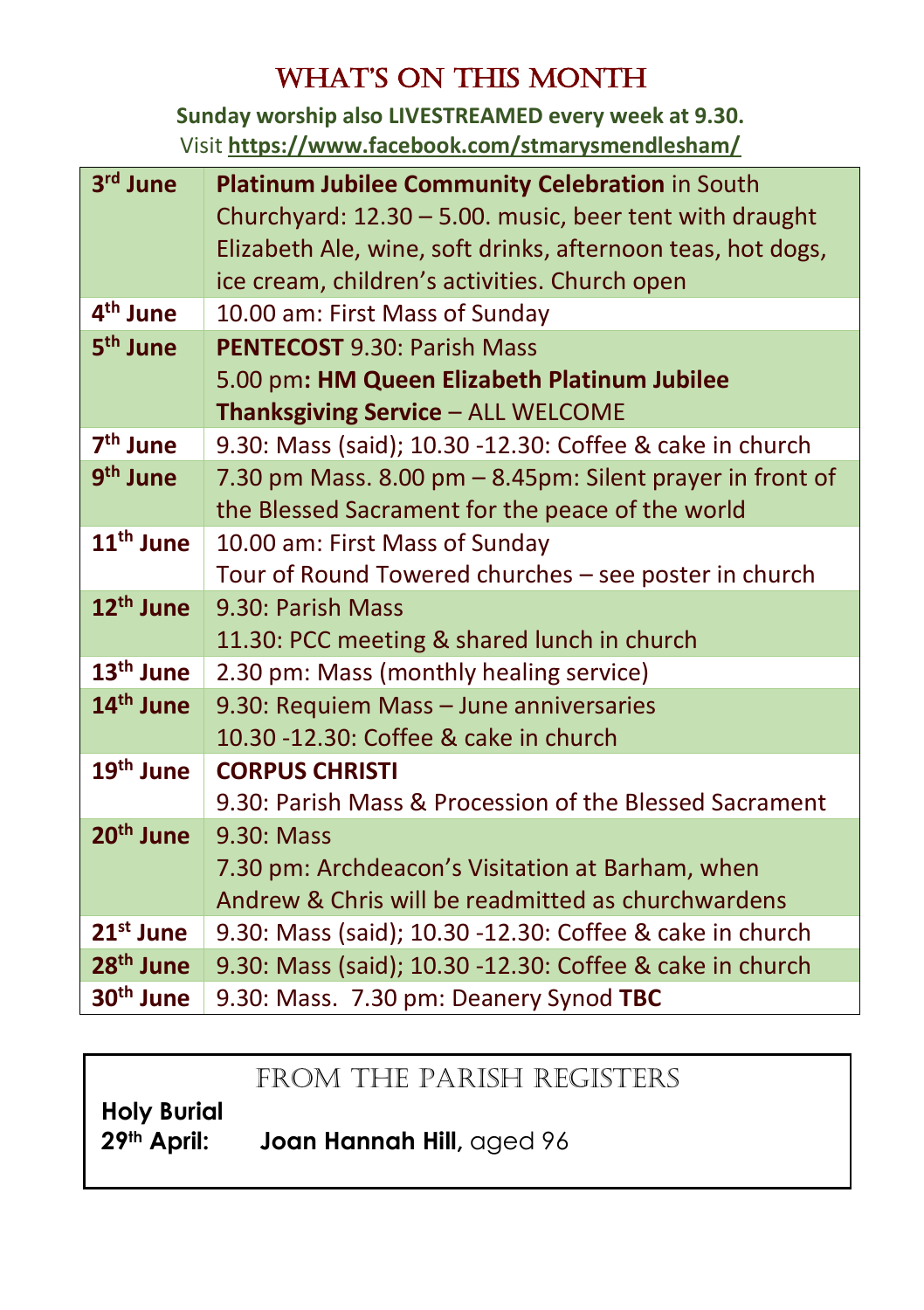## **Fr Philip Writes..**

**St Mark's Gospel has two endings:** The original Gospel ends abruptly at chapter 16 v 8… *"And the women came out and ran away* 

*from the tomb because they were frightened out of their wits; and they said nothing to a soul, for they were afraid."* The 12 verses which now finish the Gospel are considered by scholars to be a slightly later addition by another person than Mark. At Theological college we rather wrote off verses 15-20 because of that, but we actually have very important lessons to learn from them. They read as follows:

**'And he said to them, 'Go out to the whole world; proclaim the gospel to all creation. Whoever believes and is baptised will be saved; whoever does not believe will be condemned. These are the signs that will be associated with believers: in my** 

**name they will cast out devils; they will have the gift of tongues; they will pick up snakes in their hands and be unharmed should they drink deadly poison; they will lay their hands on the sick, who will recover.'**

**And so the Lord Jesus, after he had spoken to them, was taken up into heaven; there at the right hand of God he took his place, while they, going out, preached everywhere, the Lord working with them and confirming the word by the signs that accompanied it.'**

Perhaps Mark's original point was that we should all fill in the story of

the Risen Christ in our lives, as quite clearly the women did say something to other people or nobody, including ourselves, would ever have heard about the Resurrection. In the rest of his Gospel Mark had described what



Jesus did in his public ministry as a prelude to what he continues to do now through the church. So what do we learn from the concluding section?